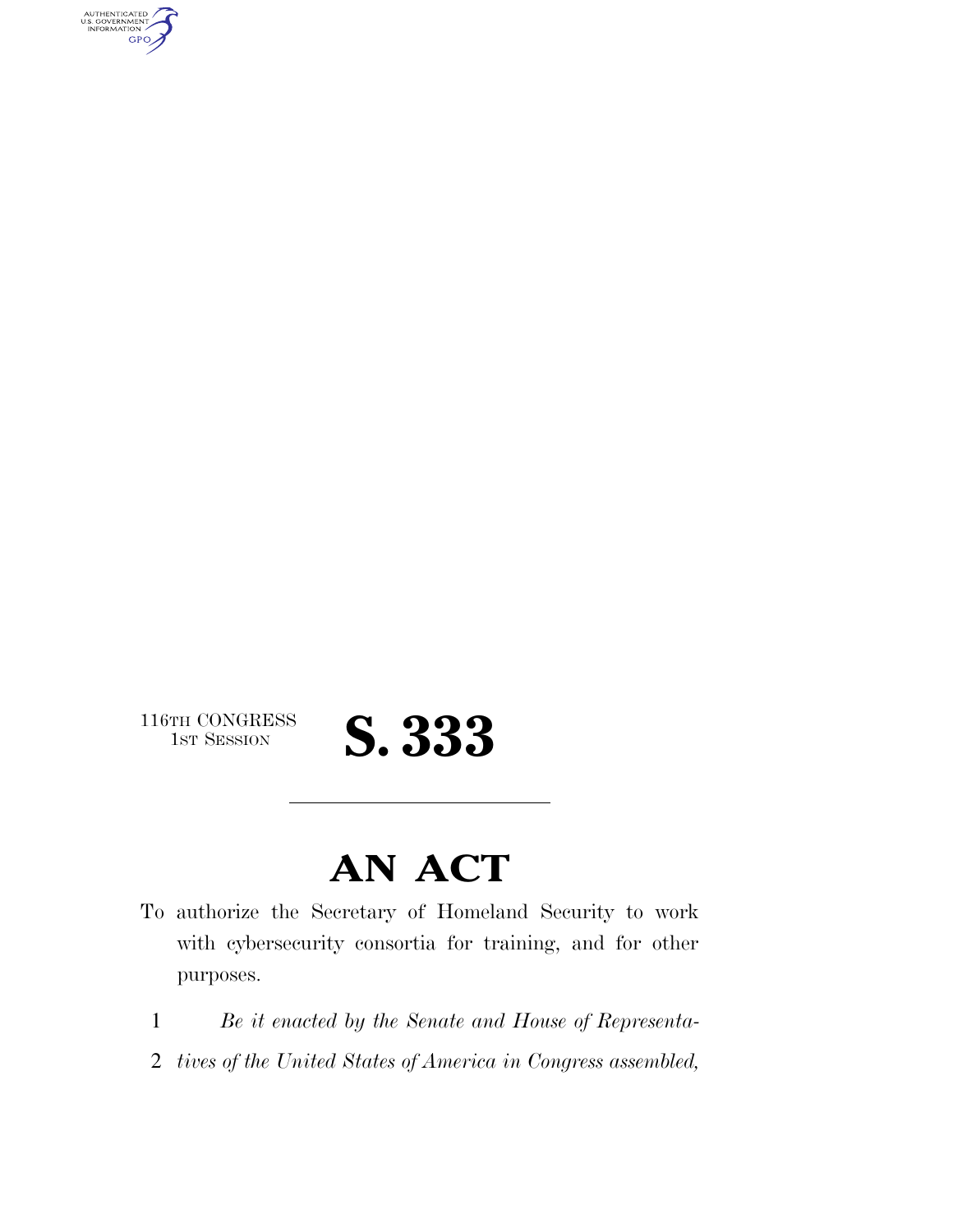#### **SECTION 1. SHORT TITLE.**

 This Act may be cited as the ''National Cybersecurity Preparedness Consortium Act of 2019''. **SEC. 2. DEFINITIONS.**  In this Act— (1) the term ''consortium'' means a group pri-marily composed of nonprofit entities, including aca-

 demic institutions, that develop, update, and deliver cybersecurity training in support of homeland secu-rity;

 (2) the terms ''cybersecurity risk'' and ''inci- dent'' have the meanings given those terms in sec- tion 2209(a) of the Homeland Security Act of 2002 14 (6 U.S.C. 659(a));

 (3) the term ''Department'' means the Depart-ment of Homeland Security; and

 (4) the term ''Secretary'' means the Secretary of Homeland Security.

 **SEC. 3. NATIONAL CYBERSECURITY PREPAREDNESS CON-SORTIUM.** 

 (a) IN GENERAL.—The Secretary may work with a consortium to support efforts to address cybersecurity risks and incidents.

†**S 333 ES** (b) ASSISTANCE TO THE NCCIC.—The Secretary may work with a consortium to assist the national cyberse-curity and communications integration center of the De-

####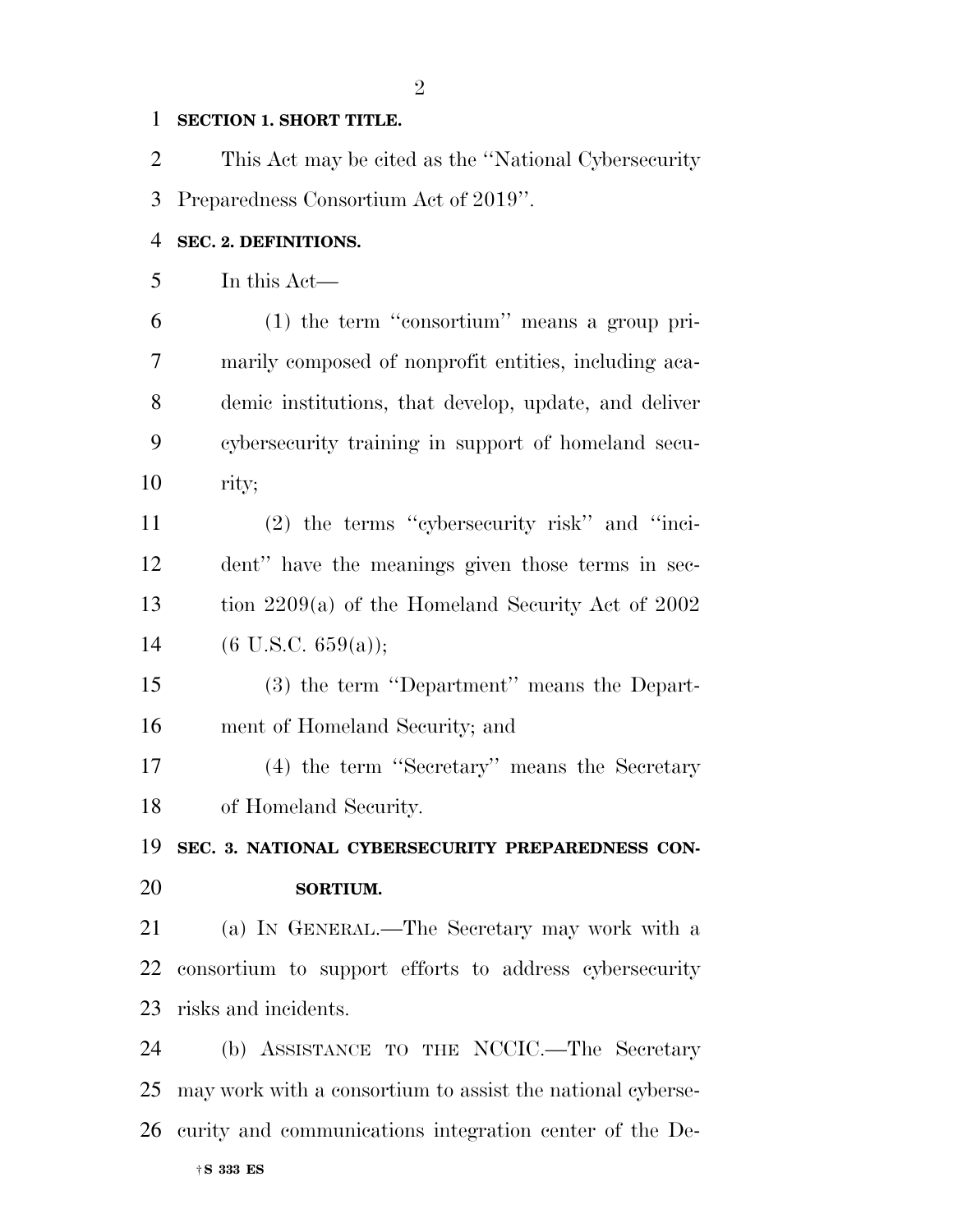partment (established under section 2209 of the Home-land Security Act of 2002 (6 U.S.C. 659)) to—

 (1) provide training to State and local first re- sponders and officials specifically for preparing for and responding to cybersecurity risks and incidents, in accordance with applicable law;

 (2) develop and update a curriculum utilizing existing programs and models in accordance with such section 2209, for State and local first respond- ers and officials, related to cybersecurity risks and incidents;

 (3) provide technical assistance services to build and sustain capabilities in support of preparedness for and response to cybersecurity risks and inci- dents, including threats of terrorism and acts of ter-16 rorism, in accordance with such section 2209;

 (4) conduct cross-sector cybersecurity training and simulation exercises for entities, including State and local governments, critical infrastructure owners and operators, and private industry, to encourage community-wide coordination in defending against and responding to cybersecurity risks and incidents, in accordance with section 2210(c) of the Homeland Security Act of 2002 (6 U.S.C. 660(c));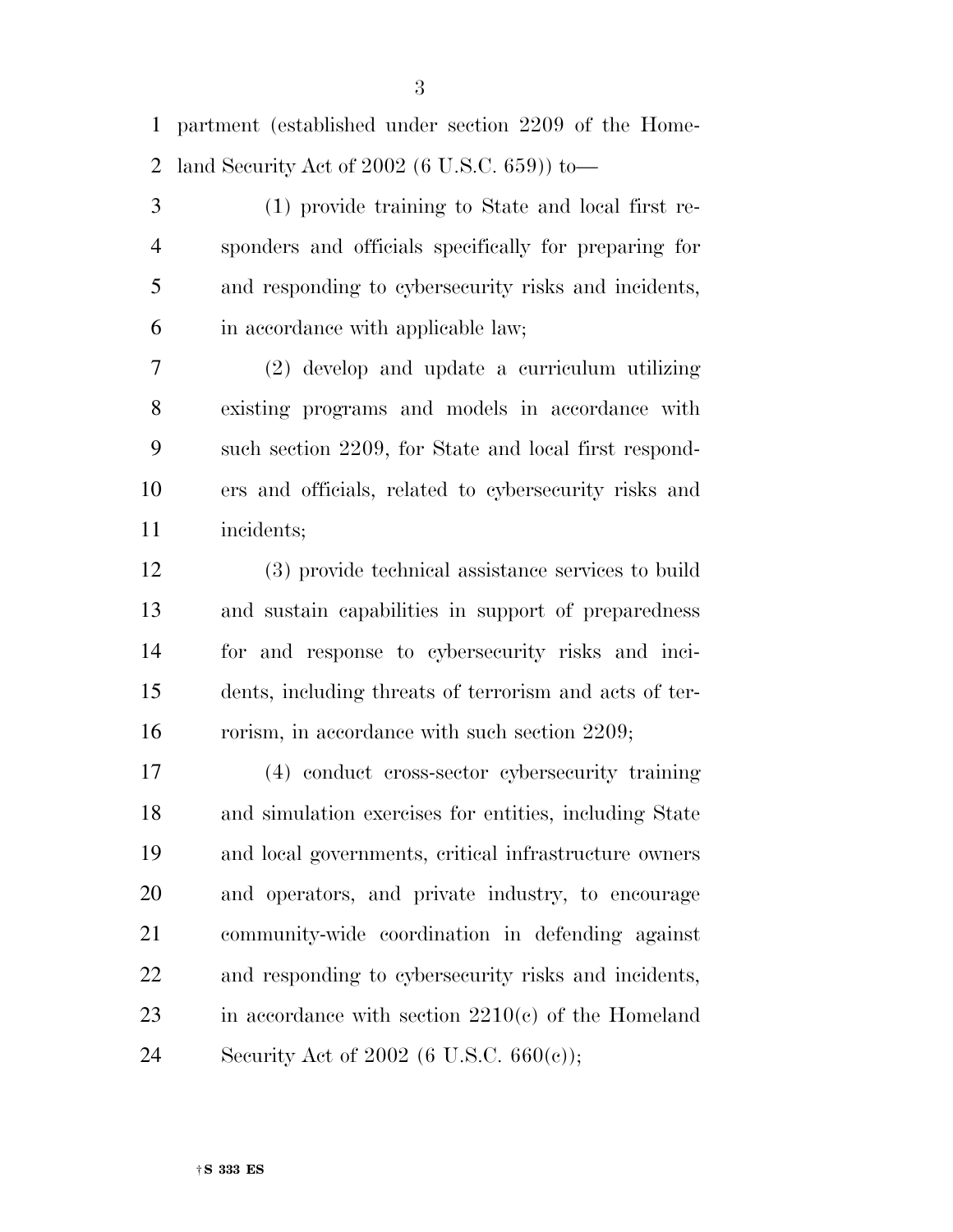(5) help States and communities develop cyber- security information sharing programs, in accord- ance with section 2209 of the Homeland Security Act of 2002 (6 U.S.C. 659), for the dissemination of homeland security information related to cyberse-curity risks and incidents; and

 (6) help incorporate cybersecurity risk and inci- dent prevention and response into existing State and local emergency plans, including continuity of oper-ations plans.

 (c) CONSIDERATIONS REGARDING SELECTION OF A CONSORTIUM.—In selecting a consortium with which to work under this Act, the Secretary shall take into consid-eration the following:

 (1) Any prior experience conducting cybersecu- rity training and exercises for State and local enti-ties.

 (2) Geographic diversity of the members of any such consortium so as to cover different regions 20 throughout the United States.

 (d) METRICS.—If the Secretary works with a consor- tium under subsection (a), the Secretary shall measure the effectiveness of the activities undertaken by the consor-tium under this Act.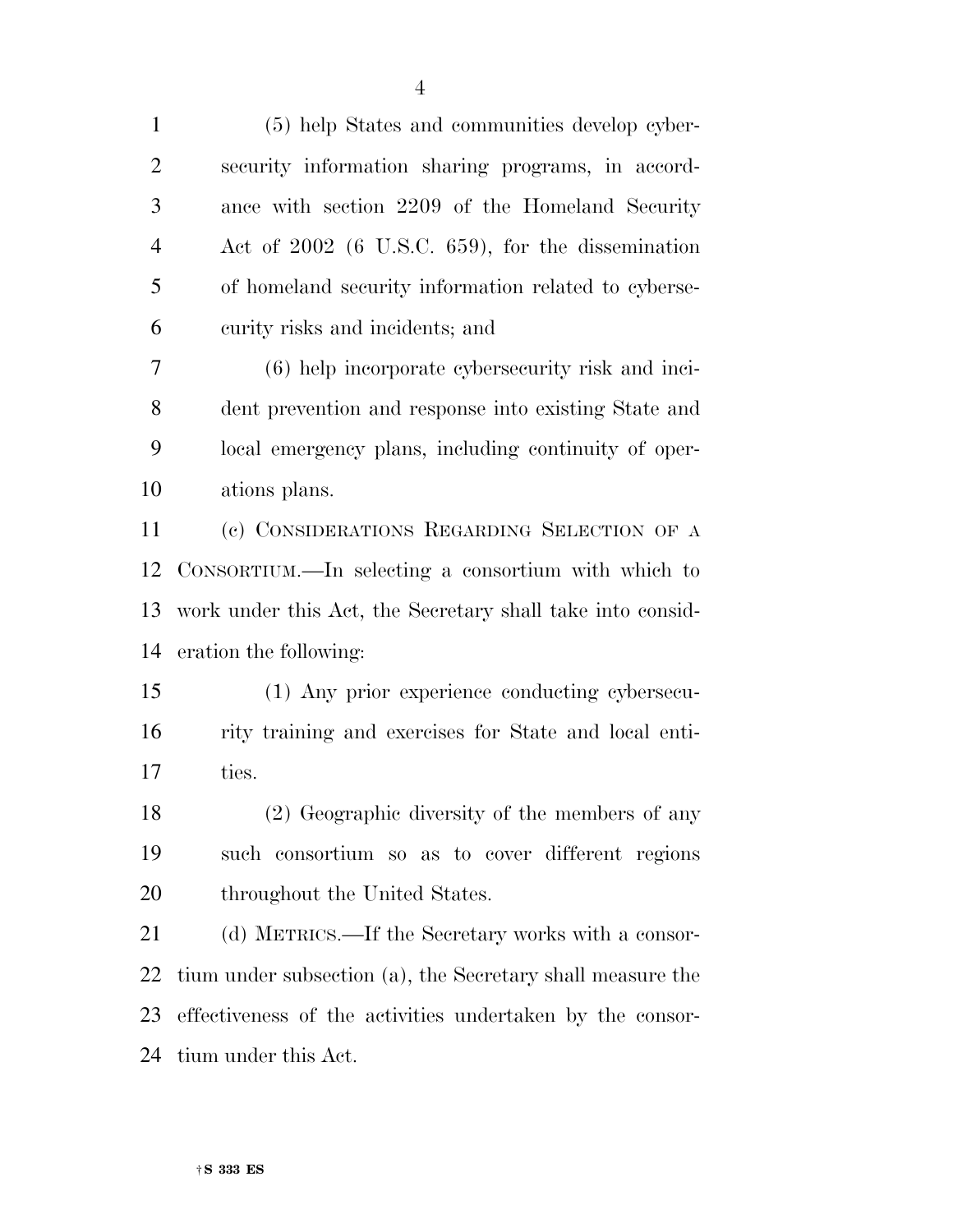(e) OUTREACH.—The Secretary shall conduct out- reach to universities and colleges, including historically Black colleges and universities, Hispanic-serving institu- tions, Tribal Colleges and Universities, and other minor- ity-serving institutions, regarding opportunities to support efforts to address cybersecurity risks and incidents, by working with the Secretary under subsection (a).

#### **SEC. 4. RULE OF CONSTRUCTION.**

 Nothing in this Act may be construed to authorize a consortium to control or direct any law enforcement agency in the exercise of the duties of the law enforcement agency.

Passed the Senate November 21, 2019.

Attest:

*Secretary.*